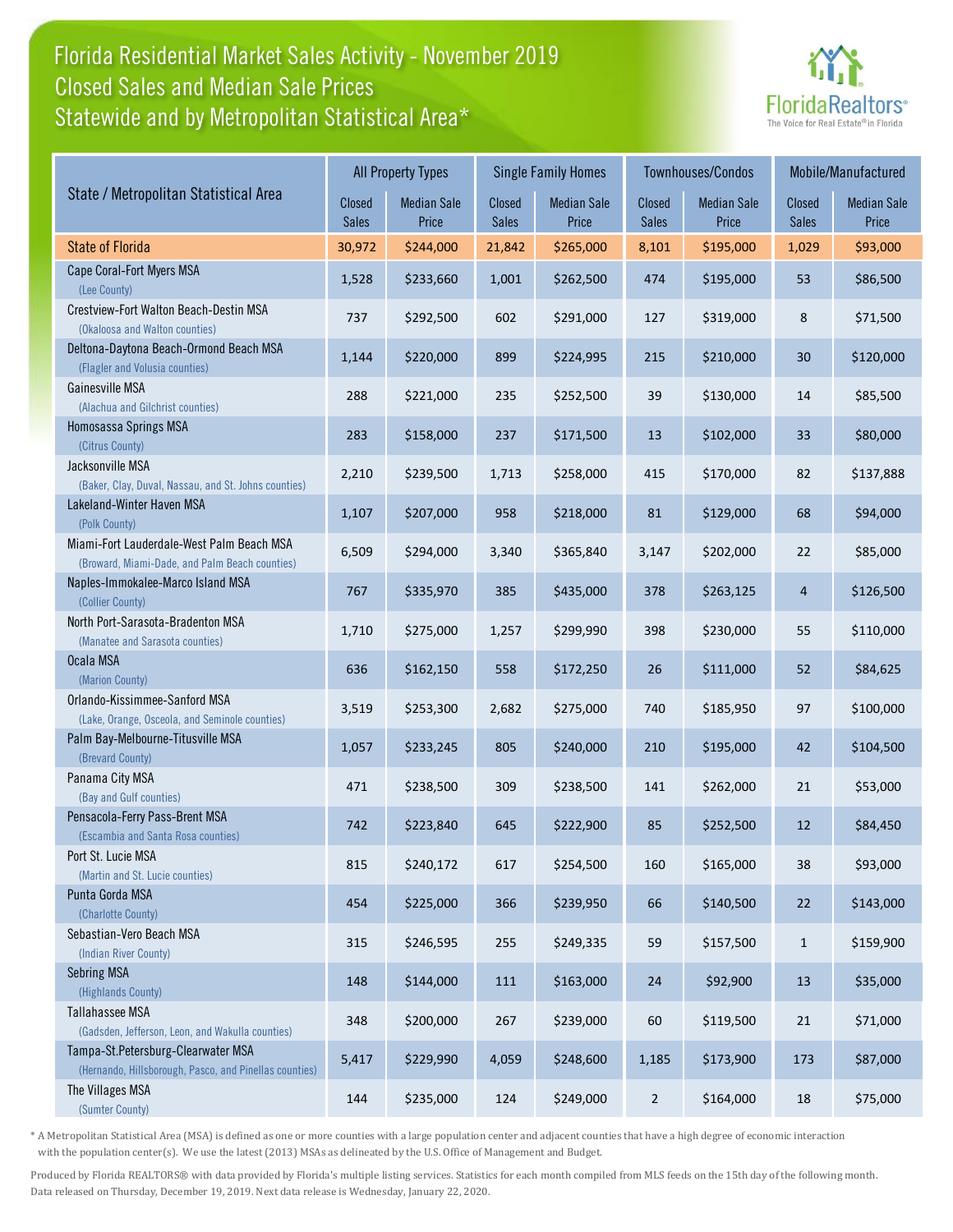# Florida Residential Market Sales Activity - November 2019 Listed by County Closed Sales and Median Sale Prices



| County                     | <b>All Property Types</b> |                             |                               | <b>Single Family Homes</b>  |                        | Townhouses/Condos           | Mobile/Manufactured |                             |
|----------------------------|---------------------------|-----------------------------|-------------------------------|-----------------------------|------------------------|-----------------------------|---------------------|-----------------------------|
|                            | <b>Closed</b><br>Sales    | <b>Median Sale</b><br>Price | <b>Closed</b><br><b>Sales</b> | <b>Median Sale</b><br>Price | Closed<br><b>Sales</b> | <b>Median Sale</b><br>Price | Closed<br>Sales     | <b>Median Sale</b><br>Price |
| Alachua County             | 277                       | \$225,000                   | 230                           | \$252,750                   | 39                     | \$130,000                   | 8                   | \$115,000                   |
| <b>Baker County</b>        | 14                        | \$200,000                   | 11                            | \$210,000                   | 0                      | (No Sales)                  | 3                   | \$130,000                   |
| <b>Bay County</b>          | 449                       | \$237,500                   | 289                           | \$238,025                   | 140                    | \$261,000                   | 20                  | \$54,000                    |
| <b>Bradford County</b>     | 25                        | \$159,000                   | 21                            | \$185,000                   | 0                      | (No Sales)                  | $\overline{4}$      | \$125,000                   |
| <b>Brevard County</b>      | 1,057                     | \$233,245                   | 805                           | \$240,000                   | 210                    | \$195,000                   | 42                  | \$104,500                   |
| <b>Broward County</b>      | 2,343                     | \$275,000                   | 1,174                         | \$375,000                   | 1,156                  | \$170,000                   | 13                  | \$107,500                   |
| <b>Calhoun County</b>      | 2                         | \$221,000                   | $\overline{2}$                | \$221,000                   | 0                      | (No Sales)                  | 0                   | (No Sales)                  |
| <b>Charlotte County</b>    | 454                       | \$225,000                   | 366                           | \$239,950                   | 66                     | \$140,500                   | 22                  | \$143,000                   |
| <b>Citrus County</b>       | 283                       | \$158,000                   | 237                           | \$171,500                   | 13                     | \$102,000                   | 33                  | \$80,000                    |
| <b>Clay County</b>         | 252                       | \$209,730                   | 201                           | \$234,900                   | 29                     | \$162,000                   | 22                  | \$107,750                   |
| <b>Collier County</b>      | 767                       | \$335,970                   | 385                           | \$435,000                   | 378                    | \$263,125                   | 4                   | \$126,500                   |
| <b>Columbia County</b>     | 70                        | \$141,000                   | 48                            | \$172,500                   | $\mathbf 0$            | (No Sales)                  | 22                  | \$99,000                    |
| <b>DeSoto County</b>       | 30                        | \$147,450                   | 18                            | \$199,000                   | 4                      | \$126,000                   | 8                   | \$70,000                    |
| <b>Dixie County</b>        | 11                        | \$82,800                    | 5                             | \$124,000                   | 0                      | (No Sales)                  | 6                   | \$70,000                    |
| <b>Duval County</b>        | 1,226                     | \$210,000                   | 947                           | \$229,650                   | 250                    | \$155,500                   | 29                  | \$140,000                   |
| <b>Escambia County</b>     | 435                       | \$200,900                   | 358                           | \$196,000                   | 71                     | \$265,000                   | 6                   | \$79,268                    |
| <b>Flagler County</b>      | 228                       | \$230,000                   | 192                           | \$230,000                   | 32                     | \$285,000                   | 4                   | \$121,000                   |
| <b>Franklin County</b>     | 23                        | \$385,000                   | 16                            | \$520,750                   | 5                      | \$152,000                   | $\overline{2}$      | \$70,000                    |
| <b>Gadsden County</b>      | 16                        | \$156,000                   | 12                            | \$177,000                   | 0                      | (No Sales)                  | 4                   | \$74,000                    |
| <b>Gilchrist County</b>    | 11                        | \$85,500                    | 5                             | \$126,000                   | 0                      | (No Sales)                  | 6                   | \$77,250                    |
| <b>Glades County</b>       | 6                         | \$138,950                   | 4                             | \$123,950                   | 0                      | (No Sales)                  | $\overline{2}$      | \$164,950                   |
| <b>Gulf County</b>         | 22                        | \$261,000                   | 20                            | \$261,000                   | $\mathbf{1}$           | \$400,000                   | $\mathbf{1}$        | \$52,000                    |
| <b>Hamilton County</b>     | 11                        | \$119,900                   | $\overline{7}$                | \$72,900                    | 0                      | (No Sales)                  | 4                   | \$131,000                   |
| <b>Hardee County</b>       | 10                        | \$126,500                   | 7                             | \$180,000                   | 0                      | (No Sales)                  | 3                   | \$61,500                    |
| <b>Hendry County</b>       | 18                        | \$163,500                   | 9                             | \$185,000                   | 0                      | (No Sales)                  | 9                   | \$125,000                   |
| <b>Hernando County</b>     | 393                       | \$179,500                   | 334                           | \$187,700                   | 9                      | \$193,500                   | $50\,$              | \$87,000                    |
| <b>Highlands County</b>    | 148                       | \$144,000                   | 111                           | \$163,000                   | 24                     | \$92,900                    | 13                  | \$35,000                    |
| <b>Hillsborough County</b> | 2,253                     | \$239,900                   | 1,774                         | \$253,783                   | 454                    | \$175,000                   | 25                  | \$155,000                   |
| <b>Holmes County</b>       | 9                         | \$115,000                   | 9                             | \$115,000                   | 0                      | (No Sales)                  | 0                   | (No Sales)                  |
| <b>Indian River County</b> | 315                       | \$246,595                   | 255                           | \$249,335                   | 59                     | \$157,500                   | $\mathbf 1$         | \$159,900                   |
| Jackson County             | 25                        | \$135,000                   | 20                            | \$137,450                   | 0                      | (No Sales)                  | 5                   | \$35,000                    |
| Jefferson County           | $10\,$                    | \$181,500                   | $8\phantom{1}$                | \$241,000                   | 0                      | (No Sales)                  | $\overline{2}$      | \$95,000                    |
| Lafayette County           | 2                         | \$195,000                   | $\overline{2}$                | \$195,000                   | 0                      | (No Sales)                  | 0                   | (No Sales)                  |
| <b>Lake County</b>         | 595                       | \$228,900                   | 516                           | \$239,950                   | 24                     | \$185,000                   | 55                  | \$96,900                    |
| Lee County                 | 1,528                     | \$233,660                   | 1,001                         | \$262,500                   | 474                    | \$195,000                   | 53                  | \$86,500                    |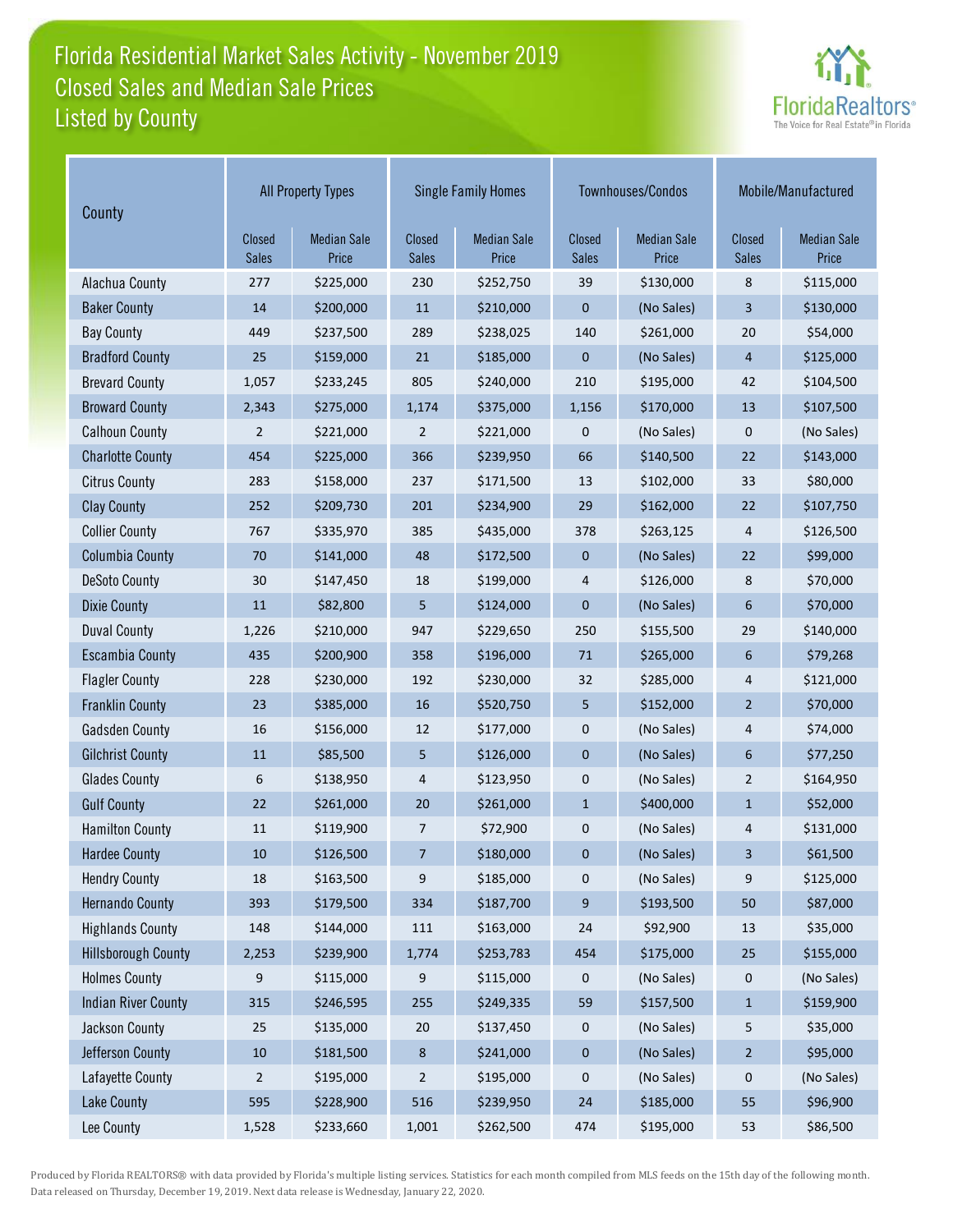## Florida Residential Market Sales Activity - November 2019 Listed by Zip Code (Grouped by County)\* Closed Sales and Median Sale Prices



| Zip Code<br>County |       |                        | <b>All Property Types</b>   | <b>Single Family Homes</b>    |                             |                               | Townhouses/Condos           | Mobile/Manufactured           |                             |
|--------------------|-------|------------------------|-----------------------------|-------------------------------|-----------------------------|-------------------------------|-----------------------------|-------------------------------|-----------------------------|
|                    |       | Closed<br><b>Sales</b> | <b>Median Sale</b><br>Price | <b>Closed</b><br><b>Sales</b> | <b>Median Sale</b><br>Price | <b>Closed</b><br><b>Sales</b> | <b>Median Sale</b><br>Price | <b>Closed</b><br><b>Sales</b> | <b>Median Sale</b><br>Price |
| <b>Baker</b>       | 32087 | 3                      | \$130,000                   | 0                             | (No Sales)                  | 0                             | (No Sales)                  | 3                             | \$130,000                   |
| <b>Baker</b>       | 32234 | 0                      | (No Sales)                  | $\mathbf{0}$                  | (No Sales)                  | $\mathbf 0$                   | (No Sales)                  | $\mathbf 0$                   | (No Sales)                  |
| Bay                | 32401 | 24                     | \$125,000                   | 22                            | \$130,450                   | $\mathbf{1}$                  | \$124,000                   | $\mathbf{1}$                  | \$28,500                    |
| Bay                | 32402 | 0                      | (No Sales)                  | $\mathbf 0$                   | (No Sales)                  | $\mathbf 0$                   | (No Sales)                  | $\mathbf 0$                   | (No Sales)                  |
| Bay                | 32403 | 0                      | (No Sales)                  | 0                             | (No Sales)                  | 0                             | (No Sales)                  | 0                             | (No Sales)                  |
| Bay                | 32404 | 83                     | \$190,000                   | 77                            | \$197,000                   | $\overline{0}$                | (No Sales)                  | 6                             | \$38,000                    |
| Bay                | 32405 | 43                     | \$240,000                   | 42                            | \$246,000                   | $\mathbf 0$                   | (No Sales)                  | $\mathbf{1}$                  | \$30,000                    |
| Bay                | 32406 | $\mathbf 0$            | (No Sales)                  | $\mathbf{0}$                  | (No Sales)                  | $\overline{0}$                | (No Sales)                  | $\mathbf 0$                   | (No Sales)                  |
| Bay                | 32407 | 64                     | \$259,000                   | 39                            | \$285,000                   | 24                            | \$240,250                   | $\mathbf{1}$                  | \$53,000                    |
| Bay                | 32408 | 97                     | \$240,000                   | 27                            | \$280,000                   | 64                            | \$242,500                   | 6                             | \$133,500                   |
| Bay                | 32409 | 14                     | \$243,250                   | 13                            | \$245,000                   | 0                             | (No Sales)                  | $\mathbf{1}$                  | \$85,000                    |
| Bay                | 32410 | $\mathbf 0$            | (No Sales)                  | $\mathbf 0$                   | (No Sales)                  | $\mathbf 0$                   | (No Sales)                  | $\mathbf 0$                   | (No Sales)                  |
| Bay                | 32411 | 0                      | (No Sales)                  | 0                             | (No Sales)                  | 0                             | (No Sales)                  | 0                             | (No Sales)                  |
| Bay                | 32412 | $\mathbf 0$            | (No Sales)                  | $\mathbf{0}$                  | (No Sales)                  | $\mathbf 0$                   | (No Sales)                  | $\mathbf 0$                   | (No Sales)                  |
| Bay                | 32413 | 73                     | \$320,000                   | 25                            | \$342,500                   | 46                            | \$288,250                   | $\overline{2}$                | \$185,000                   |
| Bay                | 32417 | $\mathbf 0$            | (No Sales)                  | $\mathbf 0$                   | (No Sales)                  | $\mathbf 0$                   | (No Sales)                  | $\mathbf 0$                   | (No Sales)                  |
| Bay                | 32437 | 0                      | (No Sales)                  | 0                             | (No Sales)                  | 0                             | (No Sales)                  | 0                             | (No Sales)                  |
| Bay                | 32438 | $\overline{2}$         | \$152,000                   | $\overline{2}$                | \$152,000                   | $\mathbf 0$                   | (No Sales)                  | $\mathbf 0$                   | (No Sales)                  |
| Bay                | 32444 | 30                     | \$218,000                   | 30                            | \$218,000                   | 0                             | (No Sales)                  | $\mathbf 0$                   | (No Sales)                  |
| Bay                | 32456 | 9                      | \$215,000                   | $\overline{4}$                | \$242,500                   | 5                             | \$215,000                   | $\mathbf{0}$                  | (No Sales)                  |
| Bay                | 32461 | 0                      | (No Sales)                  | 0                             | (No Sales)                  | 0                             | (No Sales)                  | $\mathbf 0$                   | (No Sales)                  |
| Bay                | 32462 | $\mathbf 0$            | (No Sales)                  | $\mathbf 0$                   | (No Sales)                  | $\mathbf 0$                   | (No Sales)                  | $\mathbf{0}$                  | (No Sales)                  |
| Bay                | 32466 | 10                     | \$52,500                    | 8                             | \$73,000                    | 0                             | (No Sales)                  | $\overline{2}$                | \$52,500                    |
| <b>Bradford</b>    | 32042 | $\mathbf 0$            | (No Sales)                  | $\mathbf 0$                   | (No Sales)                  | $\mathbf 0$                   | (No Sales)                  | $\mathbf{0}$                  | (No Sales)                  |
| <b>Bradford</b>    | 32044 | 3                      | \$80,000                    | $\overline{2}$                | \$54,750                    | 0                             | (No Sales)                  | $\mathbf{1}$                  | \$133,000                   |
| <b>Bradford</b>    | 32054 | $\mathbf{1}$           | \$159,000                   | 0                             | (No Sales)                  | 0                             | (No Sales)                  | $\mathbf{1}$                  | \$159,000                   |
| <b>Bradford</b>    | 32058 | 3                      | \$269,000                   | 3                             | \$269,000                   | 0                             | (No Sales)                  | 0                             | (No Sales)                  |
| <b>Bradford</b>    | 32083 | $\bf{0}$               | (No Sales)                  | $\bf{0}$                      | (No Sales)                  | $\mathbf 0$                   | (No Sales)                  | $\pmb{0}$                     | (No Sales)                  |
| <b>Bradford</b>    | 32091 | $11\,$                 | \$125,000                   | 9                             | \$126,000                   | 0                             | (No Sales)                  | $\overline{c}$                | \$116,225                   |
| <b>Bradford</b>    | 32622 | $\boldsymbol{0}$       | (No Sales)                  | 0                             | (No Sales)                  | $\pmb{0}$                     | (No Sales)                  | $\pmb{0}$                     | (No Sales)                  |
| <b>Bradford</b>    | 32656 | 5                      | \$220,000                   | 5                             | \$220,000                   | 0                             | (No Sales)                  | 0                             | (No Sales)                  |
| <b>Bradford</b>    | 32666 | $\overline{2}$         | \$306,400                   | $\overline{c}$                | \$306,400                   | $\pmb{0}$                     | (No Sales)                  | 0                             | (No Sales)                  |
| <b>Bradford</b>    | 32694 | 0                      | (No Sales)                  | 0                             | (No Sales)                  | 0                             | (No Sales)                  | 0                             | (No Sales)                  |
| <b>Brevard</b>     | 32754 | 10                     | \$196,200                   | 9                             | \$242,500                   | $\pmb{0}$                     | (No Sales)                  | $\mathbf{1}$                  | \$63,000                    |
| <b>Brevard</b>     | 32775 | 0                      | (No Sales)                  | 0                             | (No Sales)                  | 0                             | (No Sales)                  | 0                             | (No Sales)                  |
| <b>Brevard</b>     | 32780 | 57                     | \$210,000                   | 47                            | \$230,000                   | 8                             | \$99,000                    | $\overline{2}$                | \$131,250                   |
| <b>Brevard</b>     | 32781 | $\mathbf 0$            | (No Sales)                  | 0                             | (No Sales)                  | 0                             | (No Sales)                  | 0                             | (No Sales)                  |
| <b>Brevard</b>     | 32783 | $\bf{0}$               | (No Sales)                  | $\bf{0}$                      | (No Sales)                  | $\mathbf 0$                   | (No Sales)                  | $\bf{0}$                      | (No Sales)                  |

\* Statistics for each listed zip code are presented only for the portion of the zip code located inside the county specified.

As a result, some zip codes will appear in this list more than once if they cover areas in more than one county.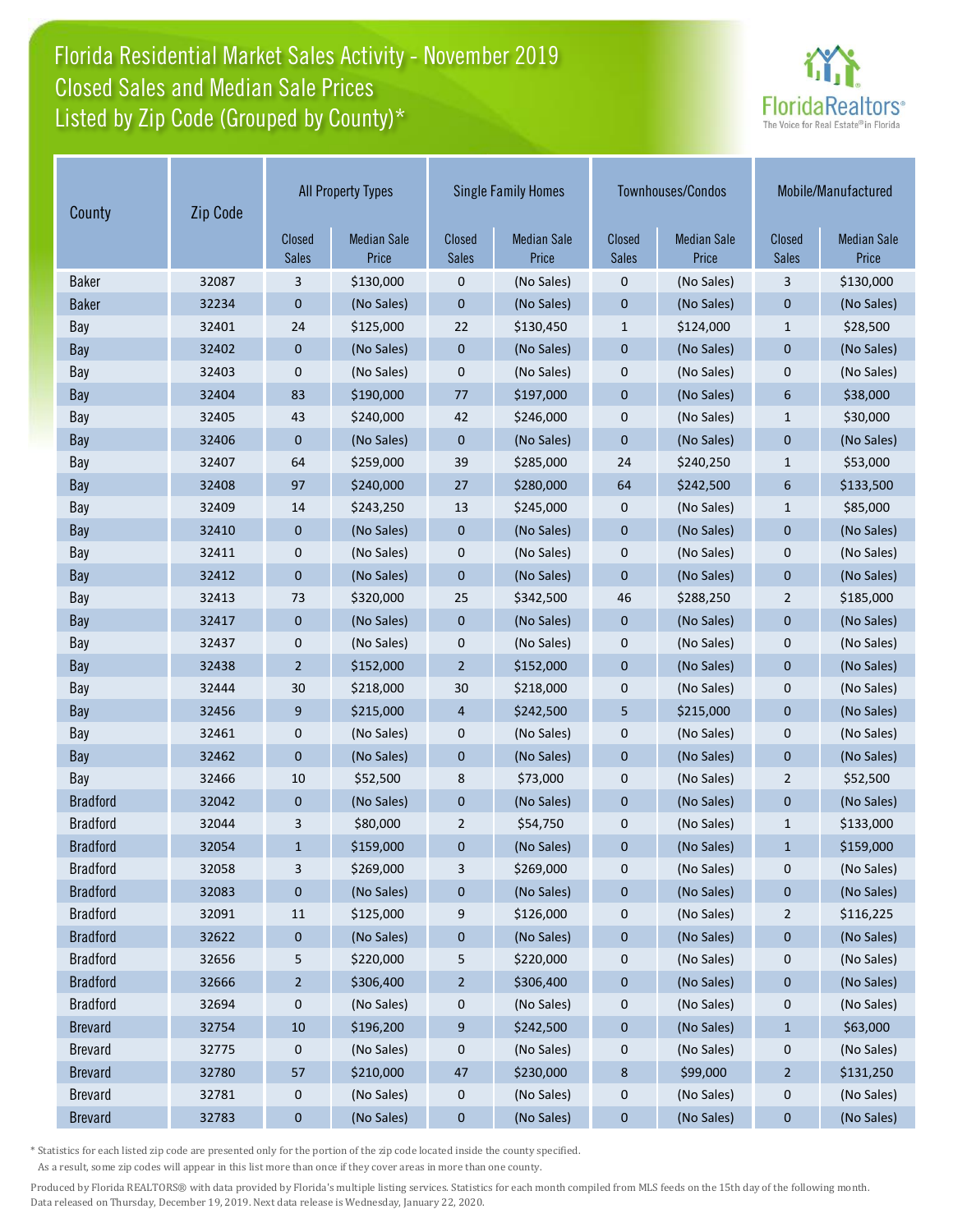## Florida Residential Market Sales Activity - November 2019 Listed by Zip Code (Grouped by County)\* Closed Sales and Median Sale Prices



| County         | Zip Code |                        | <b>All Property Types</b>   |                               | <b>Single Family Homes</b>  |                               | Townhouses/Condos           |                               | Mobile/Manufactured         |
|----------------|----------|------------------------|-----------------------------|-------------------------------|-----------------------------|-------------------------------|-----------------------------|-------------------------------|-----------------------------|
|                |          | Closed<br><b>Sales</b> | <b>Median Sale</b><br>Price | <b>Closed</b><br><b>Sales</b> | <b>Median Sale</b><br>Price | <b>Closed</b><br><b>Sales</b> | <b>Median Sale</b><br>Price | <b>Closed</b><br><b>Sales</b> | <b>Median Sale</b><br>Price |
| <b>Brevard</b> | 32796    | 35                     | \$166,000                   | 33                            | \$166,000                   | $\overline{2}$                | \$140,000                   | $\mathbf 0$                   | (No Sales)                  |
| <b>Brevard</b> | 32815    | 0                      | (No Sales)                  | 0                             | (No Sales)                  | $\mathbf 0$                   | (No Sales)                  | $\mathbf 0$                   | (No Sales)                  |
| <b>Brevard</b> | 32899    | 0                      | (No Sales)                  | 0                             | (No Sales)                  | $\mathbf 0$                   | (No Sales)                  | $\mathbf 0$                   | (No Sales)                  |
| <b>Brevard</b> | 32901    | 21                     | \$224,982                   | 16                            | \$233,450                   | 5                             | \$158,000                   | $\mathbf 0$                   | (No Sales)                  |
| <b>Brevard</b> | 32902    | 0                      | (No Sales)                  | 0                             | (No Sales)                  | $\boldsymbol{0}$              | (No Sales)                  | $\mathbf 0$                   | (No Sales)                  |
| <b>Brevard</b> | 32903    | 21                     | \$462,500                   | 14                            | \$474,500                   | $\overline{7}$                | \$184,500                   | $\overline{0}$                | (No Sales)                  |
| <b>Brevard</b> | 32904    | 70                     | \$256,025                   | 62                            | \$272,729                   | 7                             | \$135,000                   | $\mathbf{1}$                  | \$88,500                    |
| <b>Brevard</b> | 32905    | 38                     | \$124,725                   | 16                            | \$158,950                   | 21                            | \$102,500                   | $\mathbf{1}$                  | \$95,000                    |
| <b>Brevard</b> | 32906    | 0                      | (No Sales)                  | 0                             | (No Sales)                  | $\mathbf 0$                   | (No Sales)                  | 0                             | (No Sales)                  |
| <b>Brevard</b> | 32907    | 67                     | \$207,500                   | 64                            | \$209,500                   | $\mathbf 0$                   | (No Sales)                  | 3                             | \$60,900                    |
| <b>Brevard</b> | 32908    | 18                     | \$191,500                   | 18                            | \$191,500                   | $\mathbf 0$                   | (No Sales)                  | $\mathbf 0$                   | (No Sales)                  |
| <b>Brevard</b> | 32909    | 94                     | \$201,837                   | 94                            | \$201,837                   | $\mathbf 0$                   | (No Sales)                  | $\mathbf 0$                   | (No Sales)                  |
| <b>Brevard</b> | 32910    | 0                      | (No Sales)                  | 0                             | (No Sales)                  | $\boldsymbol{0}$              | (No Sales)                  | $\mathbf 0$                   | (No Sales)                  |
| <b>Brevard</b> | 32911    | 0                      | (No Sales)                  | $\mathbf 0$                   | (No Sales)                  | $\mathbf 0$                   | (No Sales)                  | $\mathbf 0$                   | (No Sales)                  |
| <b>Brevard</b> | 32912    | 0                      | (No Sales)                  | 0                             | (No Sales)                  | $\mathbf 0$                   | (No Sales)                  | $\mathbf 0$                   | (No Sales)                  |
| <b>Brevard</b> | 32919    | 0                      | (No Sales)                  | 0                             | (No Sales)                  | $\mathbf 0$                   | (No Sales)                  | $\mathbf 0$                   | (No Sales)                  |
| <b>Brevard</b> | 32920    | 24                     | \$254,000                   | 0                             | (No Sales)                  | 24                            | \$254,000                   | $\mathbf 0$                   | (No Sales)                  |
| <b>Brevard</b> | 32922    | 16                     | \$109,000                   | 13                            | \$149,900                   | $\mathbf{1}$                  | \$20,000                    | $\overline{2}$                | \$53,500                    |
| <b>Brevard</b> | 32923    | 0                      | (No Sales)                  | 0                             | (No Sales)                  | $\mathbf 0$                   | (No Sales)                  | 0                             | (No Sales)                  |
| <b>Brevard</b> | 32924    | 0                      | (No Sales)                  | 0                             | (No Sales)                  | $\mathbf 0$                   | (No Sales)                  | $\mathbf{0}$                  | (No Sales)                  |
| <b>Brevard</b> | 32925    | 0                      | (No Sales)                  | 0                             | (No Sales)                  | $\mathbf 0$                   | (No Sales)                  | $\mathbf 0$                   | (No Sales)                  |
| <b>Brevard</b> | 32926    | 26                     | \$235,000                   | 23                            | \$239,545                   | $\mathbf{1}$                  | \$124,000                   | $\overline{2}$                | \$116,250                   |
| <b>Brevard</b> | 32927    | 60                     | \$199,500                   | 56                            | \$203,000                   | $\overline{2}$                | \$139,750                   | $\overline{2}$                | \$96,250                    |
| <b>Brevard</b> | 32931    | 37                     | \$333,000                   | 5                             | \$625,000                   | 32                            | \$321,250                   | $\mathbf 0$                   | (No Sales)                  |
| <b>Brevard</b> | 32932    | 0                      | (No Sales)                  | 0                             | (No Sales)                  | $\mathbf 0$                   | (No Sales)                  | 0                             | (No Sales)                  |
| <b>Brevard</b> | 32934    | 26                     | \$302,000                   | 23                            | \$315,000                   | $\overline{2}$                | \$168,250                   | $\mathbf{1}$                  | \$109,000                   |
| <b>Brevard</b> | 32935    | 65                     | \$180,000                   | 50                            | \$187,750                   | 15                            | \$85,000                    | 0                             | (No Sales)                  |
| <b>Brevard</b> | 32936    | 0                      | (No Sales)                  | 0                             | (No Sales)                  | $\pmb{0}$                     | (No Sales)                  | 0                             | (No Sales)                  |
| <b>Brevard</b> | 32937    | 62                     | \$299,000                   | 26                            | \$347,500                   | 36                            | \$274,950                   | 0                             | (No Sales)                  |
| <b>Brevard</b> | 32940    | 103                    | \$360,000                   | 85                            | \$380,000                   | 18                            | \$189,500                   | $\pmb{0}$                     | (No Sales)                  |
| <b>Brevard</b> | 32941    | 0                      | (No Sales)                  | 0                             | (No Sales)                  | 0                             | (No Sales)                  | 0                             | (No Sales)                  |
| <b>Brevard</b> | 32949    | 4                      | \$392,500                   | 4                             | \$392,500                   | $\pmb{0}$                     | (No Sales)                  | 0                             | (No Sales)                  |
| <b>Brevard</b> | 32950    | 5                      | \$304,500                   | 5                             | \$304,500                   | 0                             | (No Sales)                  | 0                             | (No Sales)                  |
| <b>Brevard</b> | 32951    | 29                     | \$550,000                   | $20\,$                        | \$607,500                   | 7                             | \$315,000                   | $\overline{2}$                | \$130,000                   |
| <b>Brevard</b> | 32952    | 37                     | \$343,000                   | 34                            | \$375,500                   | 3                             | \$203,500                   | 0                             | (No Sales)                  |
| <b>Brevard</b> | 32953    | 34                     | \$237,500                   | 27                            | \$244,000                   | 5                             | \$189,900                   | $\overline{a}$                | \$55,500                    |
| <b>Brevard</b> | 32954    | 0                      | (No Sales)                  | 0                             | (No Sales)                  | $\pmb{0}$                     | (No Sales)                  | $\pmb{0}$                     | (No Sales)                  |
| <b>Brevard</b> | 32955    | 68                     | \$239,450                   | 53                            | \$280,000                   | 14                            | \$174,000                   | $\mathbf{1}$                  | \$125,000                   |

\* Statistics for each listed zip code are presented only for the portion of the zip code located inside the county specified.

As a result, some zip codes will appear in this list more than once if they cover areas in more than one county.